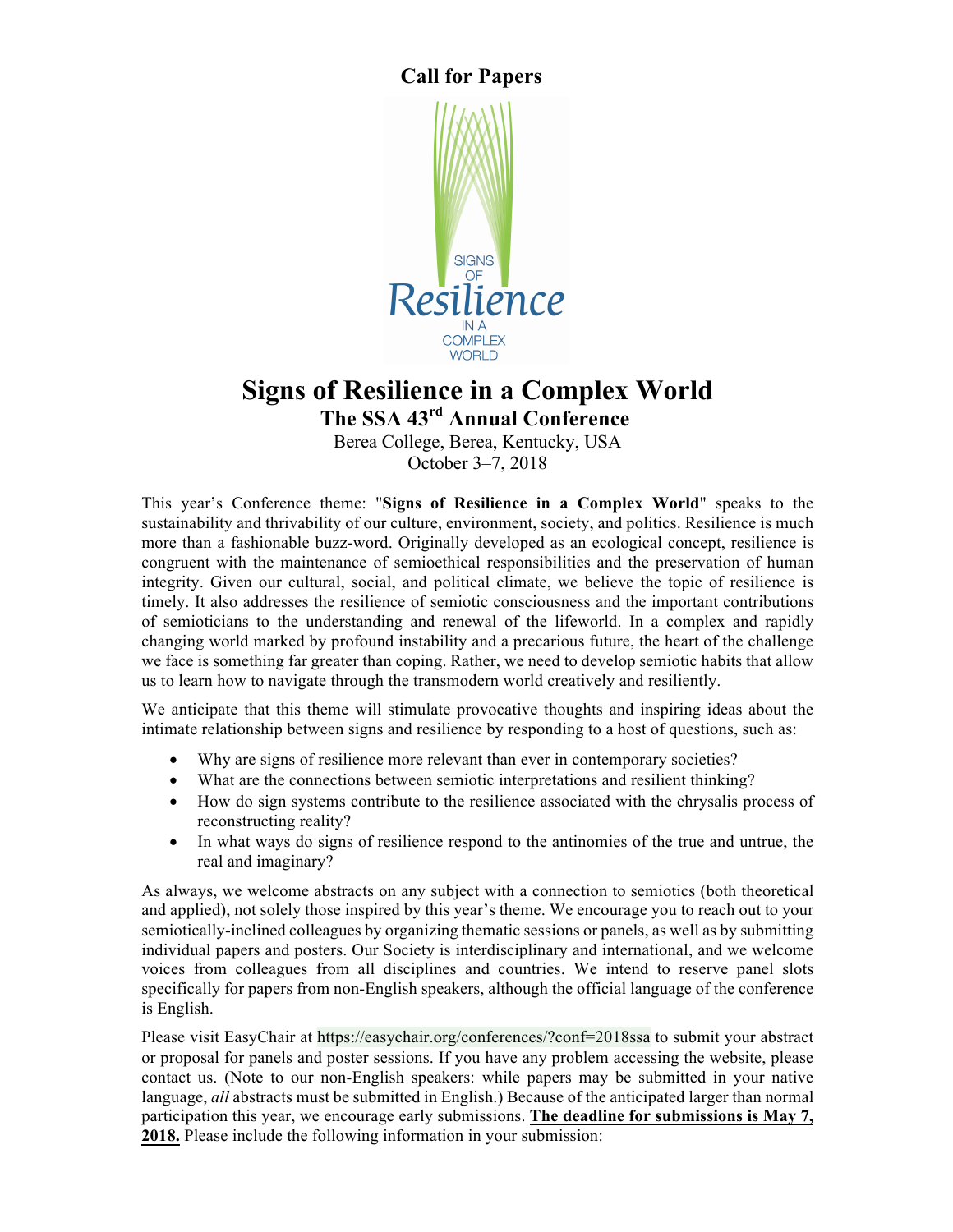- 1. Author's name
- 2. Institutional affiliation and academic status
- 3. Email address
- 4. Title of abstract (in English)
- 5. A maximum of 150-word abstract (in English)
- 6. Keywords (maximum of six words in English)

Abstracts for individual papers or panels and organized sessions (3-4 papers) as well as poster presentations must include all of the above information. Papers are for a 20-minute presentation. Please indicate in your abstract submission if you plan to present your paper in other language than English. An acknowledgment of receipt of your abstract will be sent to you within two weeks from the date of submission. Electronic letters of acceptance will be sent to the selected participants starting **March 19, 2018,** and will continue until **June 30, 2018**.

Papers presented at the meeting will also be considered for publication in *Semiotics 2018*, the Yearbook of the Semiotic Society of America. The *SSA Yearbook* is an annual peer-reviewed publication series sponsored by the Semiotic Society of America, providing both a timely overview of current developments in semiotic research and a regular outlet for members of the Society to publish papers on their current work. Further details and deadlines will be specified in the Annual Conference Program.

Student submissions are eligible for the **Roberta Kevelson Award**, which will honor the **best student paper** presented at the 2018 Annual Conference. Students who wish to be considered for the Kevelson Award should indicate their interest on EasyChair at the time of abstract submission. Full paper submissions must be uploaded to EasyChair by **September 21, 2018**. Questions regarding the Roberta Kevelson Award should be directed to the review committee chair, Dr. Frank Macke at fmacke@bellsouth.net.

# **Special Events**

In addition to scheduled paper sessions, there will also be keynote and plenary speakers. The Presidential Address will be delivered by Deborah Eicher-Catt**,** Professor of Communication Arts & Sciences at Pennsylvania State University-York.

### **Venue**

Berea College in Berea, Kentucky is the host institution for the 43<sup>rd</sup> SSA Annual Conference https://www.berea.edu/campus-map/

- Lunches, dinners, and keynote/plenary speakers at the Boone Tavern and Hotel
- Breakout sessions at the Presser Hall, Berea College https://www.berea.edu/mus/

Accommodation is at the Charming Historical Boone Tavern Hotel & Restaurant in Berea at 100 Main St. N., Berea, KY 40403. For room booking contact the hotel at (859) 985-3700 and ask for the group block (Semiotic of America), or go to the website: www.boonetavernhotel.com and select the date and "BOOK NOW" button at the top. From that screen select "*change request"* at the bottom. Use the group code of 144190 in "Group ID." The average price ranges from \$100.00 and \$109.00 per night for single room. Your block will be open at the group rate until **September 3, 2018**. After that date, all the remaining rooms in the block will go back to hotel inventory for general-public selling.

### *Airports:*

The airport to fly to is Lexington, KY, Bluegrass Airport *https://bluegrassairport.com*. Free of charge shuttles every 60–90 minutes will be provided from the airport to Berea. Some people may choose to fly to Cincinnati and rent a car (CVG).

# **SSA Membership and Conference Registration Fees**

Please note that in accordance with Article 4, Section 4 of the SSA Constitution: "Only Individual, Student, and Honorary members in good standing may offer papers to the Program Committee for